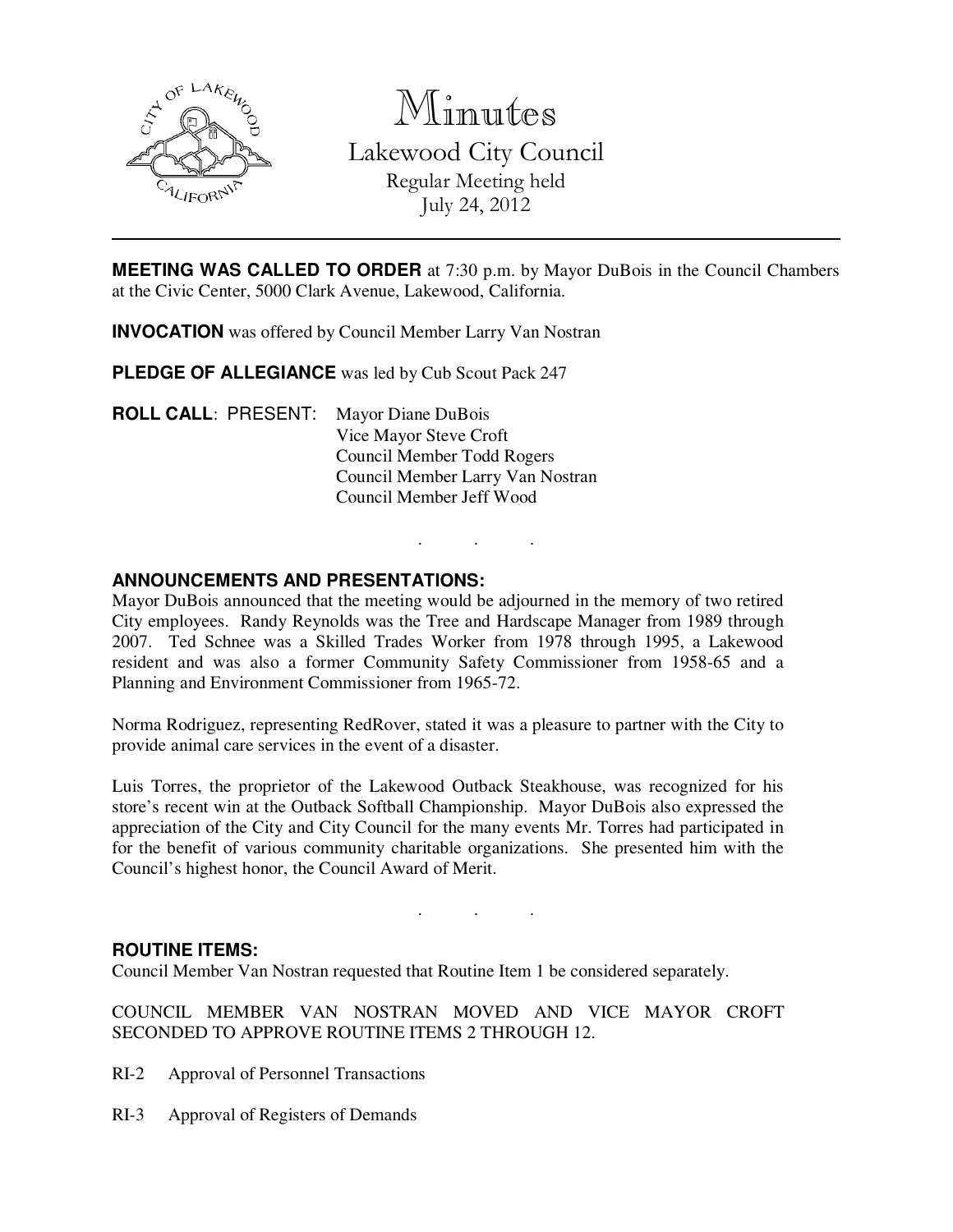City Council Minutes July 24, 2012 Page 2

### **ROUTINE ITEMS:** Continued

- RI-4 Approval of Report of Monthly Investment Transactions
- RI-5 Approval of Quarterly Schedule of Investments
- RI-6 Approval of Designation of Voting Delegate for League Annual Conference
- RI-7 Approval of Amendment to Video Production Services and AV Fee Schedule
- RI-8 Acceptance of Notice of Completion for Public Works Project No. 2011-3; Re-roofing Improvements to George Nye Library and Lakewood Youth Center, Roofing Standards Inc.
- RI-9 Approval of Fair Political Practices Commission Form 806 for Website Posting
- RI-10 RESOLUTION NO. 2012-39; A RESOLUTION OF THE CITY COUNCIL OF THE CITY OF LAKEWOOD ADDING A JOB CLASSIFICATION TO SCHEDULE B OF RESOLUTION NO. 2012-30 PERTAINING TO HOURLY-RATED PART-TIME EMPLOYEES AND ENACTING A PERSONNEL RESOLUTION ESTABLISHING THE COMPENSATION, RULES AND REGULATIONS PERTAINING TO HOURLY-RATED PART-TIME EMPLOYEES
- RI-11 Approval of Amendment to the Agreement with the Southeast Area Animal Control Authority (SEAACA)
- RI-12 RESOLUTION NO. 2012-40; A RESOLUTION OF THE CITY COUNCIL OF THE CITY OF LAKEWOOD AMENDING RESOLUTION NO. 92-36 PERTAINING TO THE LOW-INCOME EXEMPTION OF THE UTILITY USERS TAX

THERE BEING NO OBJECTION, IT WAS SO ORDERED.

RI-1 Approval of Minutes of the Meetings held June 26, and July 10, 2012

VICE MAYOR CROFT MOVED AND COUNCIL MEMBER ROGERS SECONDED TO APPROVE ROUTINE ITEM 1. THERE BEING NO OBJECTION, IT WAS SO ORDERED.

. . .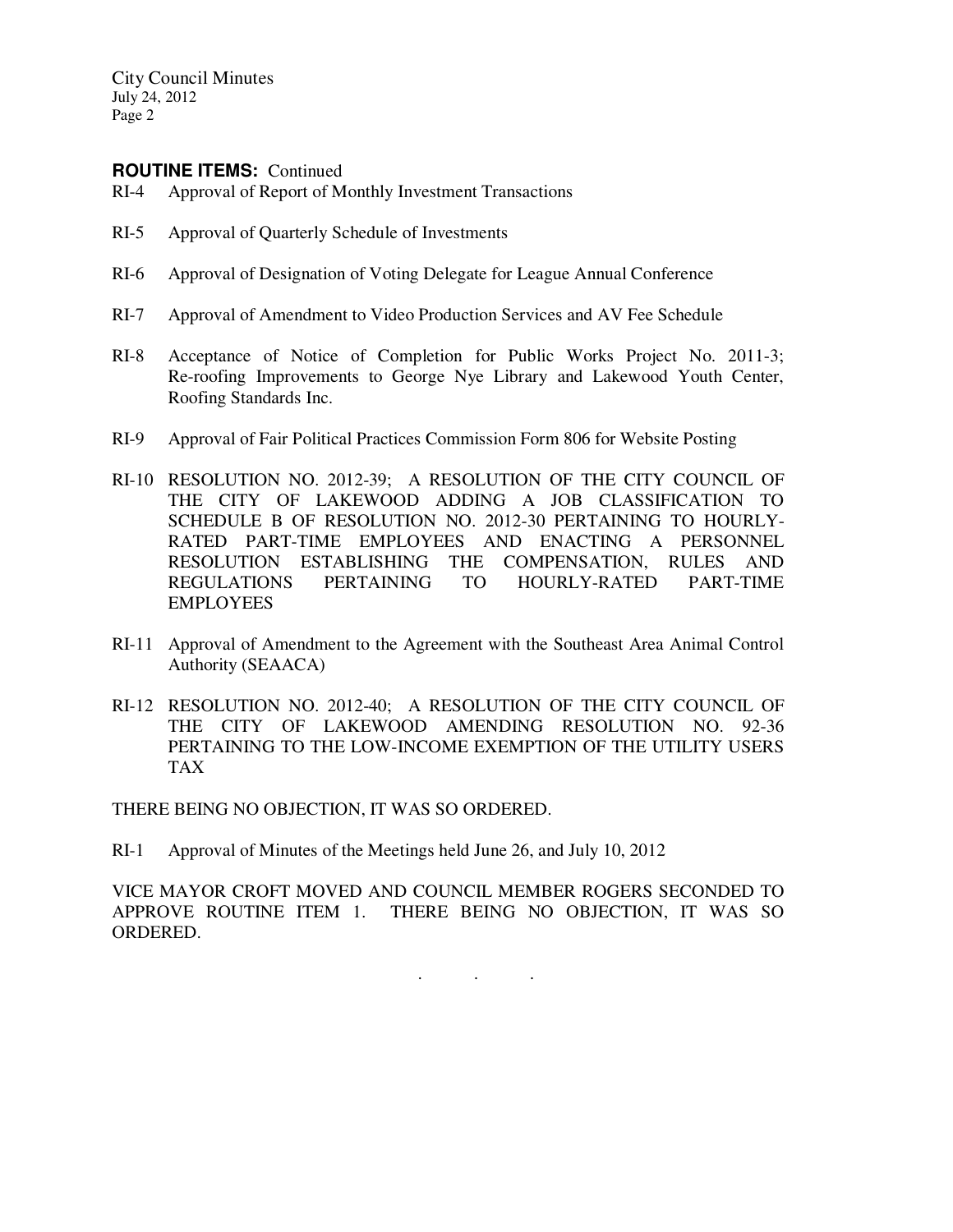# **1.1 • REPORT OF DELINQUENT FEES FOR GARBAGE, WASTE AND REFUSE COLLECTION AND DISPOSAL**

Administrative Services Director Diane Perkin gave a brief oral presentation based on the memorandum contained in the agenda packet and stated that pursuant to Section 3500 of the Lakewood Municipal Code, the City Council had adopted a resolution in May directing the preparation of a Report of Delinquent Fees as of May 31, 2012. She stated that 486 notices had been mailed and although some payments had been made, at the close of the day's business, 311 accounts remained unpaid. She concluded by recommending the City Council adopt the proposed resolution confirming the Report of Delinquent Fees.

RESOLUTION NO. 2012-41; A RESOLUTION OF THE CITY COUNCIL OF THE CITY OF LAKEWOOD CONFIRMING THE REPORT OF DELINQUENT FEES AND CHARGES FOR GARBAGE, WASTE AND REFUSE COLLECTION AND DISPOSAL WITHIN THE CITY OF LAKEWOOD, COUNTY OF LOS ANGELES, STATE OF CALIFORNIA, MAY 31, 2012

Vice Mayor Croft confirmed with Ms. Perkin that all property owners were notified of the unpaid bills and that the lien process was the last resort for collection. She also noted that the unpaid bills were frequently caused by a misunderstanding resulting from a move, property sale or mix-up between landlord and tenant.

Mayor DuBois opened the public hearing at 7:48 p.m. and called for anyone in the audience wishing to address the City Council on this matter.

Bob Clayton spoke in support of the lien process.

COUNCIL MEMBER ROGERS MOVED AND VICE MAYOR CROFT SECONDED TO ADOPT RESOLUTION NO. 2012-41. UPON ROLL CALL VOTE, THE MOTION WAS APPROVED:

AYES: COUNCIL MEMBERS: Van Nostran, Croft, Wood, Rogers and DuBois NAYS: COUNCIL MEMBERS: None

# **1.2 • AWARD OF BID FOR PUBLIC WORKS PROJECT NO. 2011-5, BLOOMFIELD PARK CDBG PROJECT**

. . .

Public Works Director Lisa Rapp displayed slides and gave a report based on the memo in the agenda. She reported that seven bids had been received for the Bloomfield Park Outdoor Revitalization Project, which would include replacement of the Pre-School Age Play Area equipment, removal of large group picnic shelter, . . . As in previous projects at Palms and Mayfair Parks, the existing equipment would be removed by Kids Around The World for refurbishment and reinstallation somewhere outside the United States. She noted that the bid process for the project had been structured to contain a base bid amount and three deductive alternatives, with the low bidder being determined by the base bid amount. It had been the recommendation of the Park Development Committee that the deductive alternatives not be included in the project at this time. It was the recommendation of staff that the City Council adopt the plans, specifications and working details of the project; award the contract to the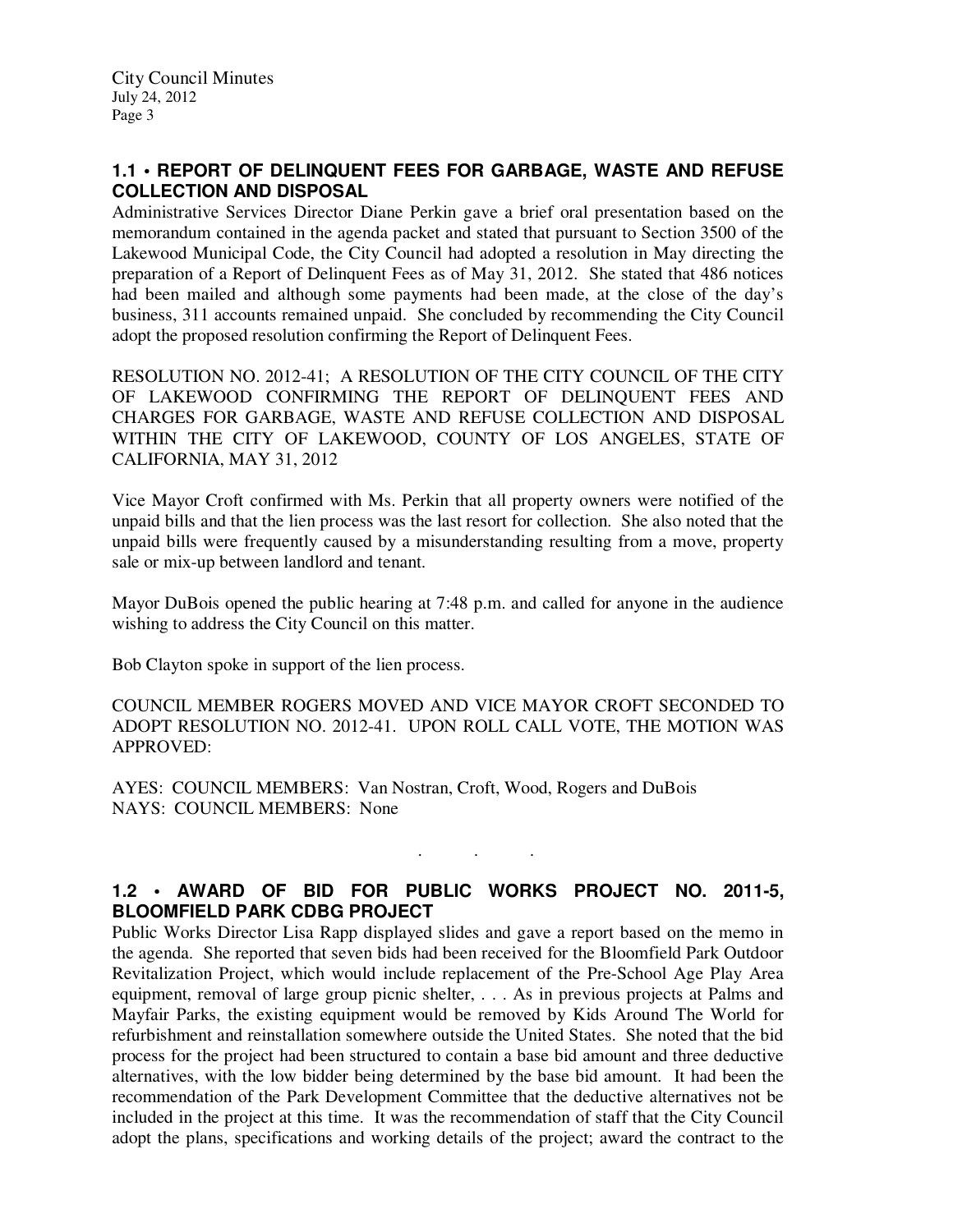## **1.2 • AWARD OF BID FOR PUBLIC WORKS PROJECT NO. 2011-5, BLOOMFIELD PARK CDBG PROJECT** - Continued

low bidder, Romberg Excavation & Operations in the amount of \$404,911; waive a minor bid irregularity in calculation, updating the bid amount from \$404,941 to \$404,911; authorize staff to approve a cumulative total of change orders, as necessary, not to exceed \$28,000; approve an agreement with AESCO Technologies, Inc., for construction phase geotechnical services, in an amount not to exceed \$9,000; approve an amendment to the agreement with Meyer & Associates in the amount of \$7,000 for architectural construction phase professional services; approve the disposition of the existing play area equipment by donating it to the Kids Around The World organization; and appropriate \$42,000 from the General Fund Capital Projects account to the project account to fully fund the project.

Responding to a question from Vice Mayor Croft, Ms. Rapp stated that it was very clear to all of the project bidders that the award would be based only on the base bid amount. She clarified that specifying the basis for the award was a requirement of the California Public Contract Code.

Council Member Rogers stated that as a member of the Park Development Committee, he had found it very difficult to proceed with caution and not recommend funding the entire project, considering the benefit to the community. However, he noted that should economic circumstances improve, the City Council could direct that the deductive alternative items be added back into the project.

Mayor DuBois opened the public hearing at 8:00 p.m. and called for anyone in the audience wishing to address the City Council on this matter. There was no response.

COUNCIL MEMBER VAN NOSTRAN MOVED AND VICE MAYOR CROFT SECONDED TO APPROVE THE STAFF RECOMMENDATIONS. UPON ROLL CALL VOTE, THE MOTION WAS APPROVED:

AYES: COUNCIL MEMBERS: Van Nostran, Croft, Wood, Rogers and DuBois NAYS: COUNCIL MEMBERS: None

# **1.3 • IMPLEMENTATION OF OVERHEAD CHARGE FOR BUILDING AND SAFETY PERMIT APPLICATIONS**

. . .

Community Development Director Sonia Southwell made a presentation based on the memo in the agenda and stated that as part of an overall cost of services study performed by an outside consultant, it had been determined that General Fund revenue was being used to support personal choice public services. One of these areas was the Building and Safety program, where permit fees did not cover the internal administrative costs of the program. She reviewed a table showing overhead fees charged by other cities contracting with the County of Los Angeles for Building and Safety services. It was the recommendation of staff that the City Council authorize the establishment of an 18 percent overhead charge to Building and Safety related permit application fees to make the program completely selfsupporting.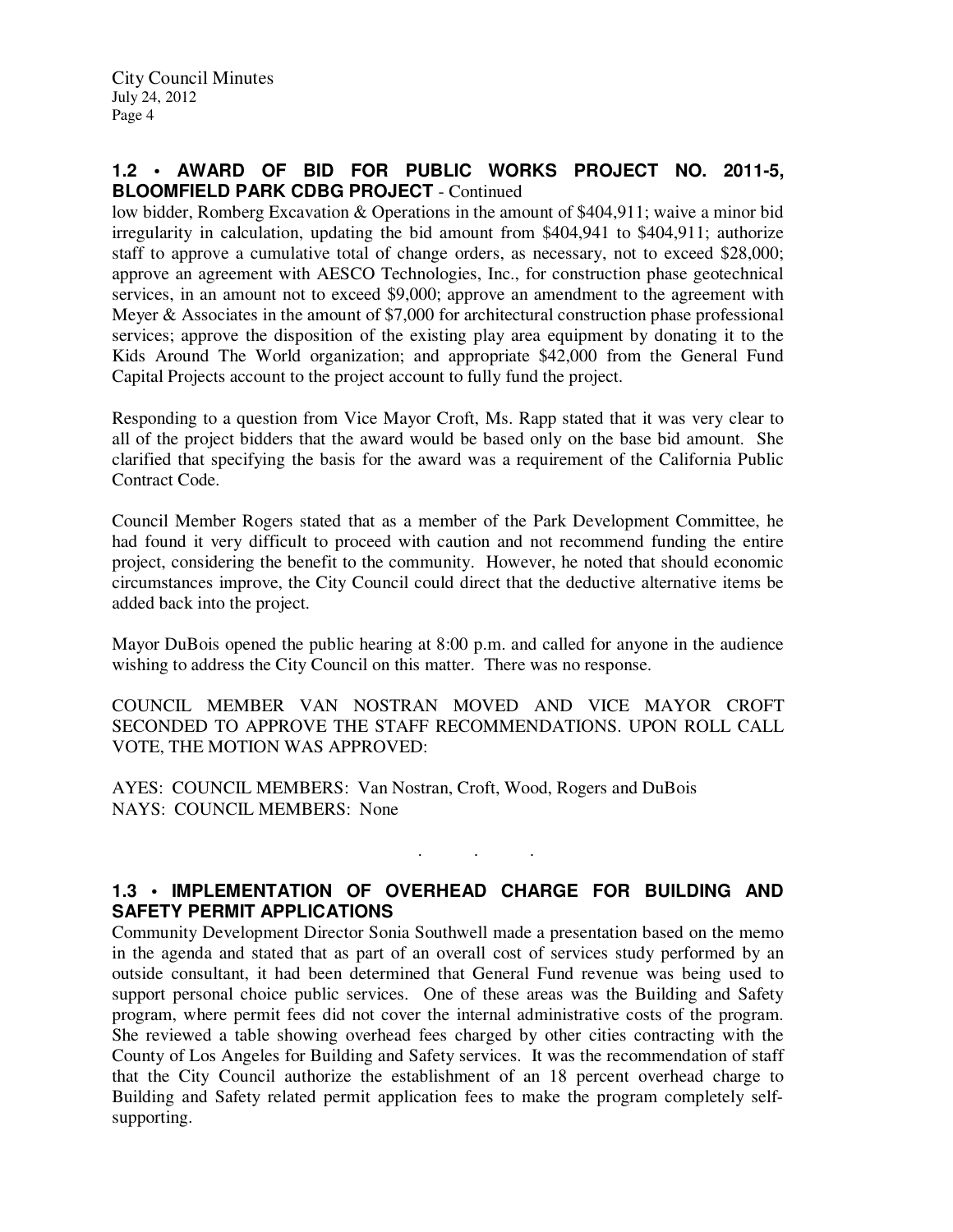### **1.3 • IMPLEMENTATION OF OVERHEAD CHARGE FOR BUILDING AND SAFETY PERMIT APPLICATIONS** - Continued

RESOLUTION NO. 2012-42; A RESOLUTION OF THE CITY COUNCIL OF THE CITY OF LAKEWOOD ADOPTING A FEE FOR THE RECOVERY OF OVERHEAD COSTS ASSOCIATED WITH THE PROCESSING OF BUILDING AND SAFETY RELATED PERMITS AND SCHEDULING A HEARING ON THE ADOPTION OF THE RESOLUTION BEFORE THE CITY COUNCIL IN THE COUNCIL CHAMBERS AT 5000 CIVIC CENTER WAY, LAKEWOOD, CALIFORNIA, 7:30 P.M. ON JULY 24, 2012

Vice Mayor Croft noted that while the Council wants to keep services affordable, considering the economic times, it was important to make programs as self-supporting as possible.

Council Member Rogers stated that he did not like having to add on the fee either, but subsidizing the program from the General Fund could not continue. He noted that consistent with Lakewood's values, the overhead charge would only cover the cost to provide the service and not a penny more.

Mayor DuBois opened the public hearing at 8:08 p.m. and called for anyone in the audience wishing to address the City Council on this matter. There was no response.

VICE MAYOR CROFT MOVED AND COUNCIL MEMBER VAN NOSTRAN SECONDED TO ADOPT RESOLUTION NO. 2012-42. UPON ROLL CALL VOTE, THE MOTION WAS APPROVED:

AYES: COUNCIL MEMBERS: Van Nostran, Croft, Wood, Rogers and DuBois NAYS: COUNCIL MEMBERS: None

# **1.4 • CONGESTION MANAGEMENT PROGRAM CONFORMANCE SELF-CERTIFICATION PROCESS**

. . .

The Director of Community Development made a presentation based on the memo in the agenda and stated that the Congestion Management Program was a State required program that directed local agencies to prepare an annual report showing development activity and adopt a resolution to self-certify conformance with CMP requirements. It was the recommendation of staff that the City Council hold a public hearing and then adopt the proposed resolution finding the City to be in conformance with the Congestion Management Program.

RESOLUTION NO. 2012-43; A RESOLUTION OF THE CITY COUNCIL OF THE CITY OF LAKEWOOD, CALIFORNIA, FINDING THE CITY TO BE IN CONFORMANCE WITH THE CONGESTION MANAGEMENT PROGRAM (CMP) AND ADOPTING THE CMP LOCAL DEVELOPMENT REPORT, IN ACCORDANCE WITH CALIFORNIA GOVERNMENT CODE SECTION 65089

Mayor DuBois opened the public hearing at 8:10 p.m. and called for anyone in the audience wishing to address the City Council on this matter. There was no response.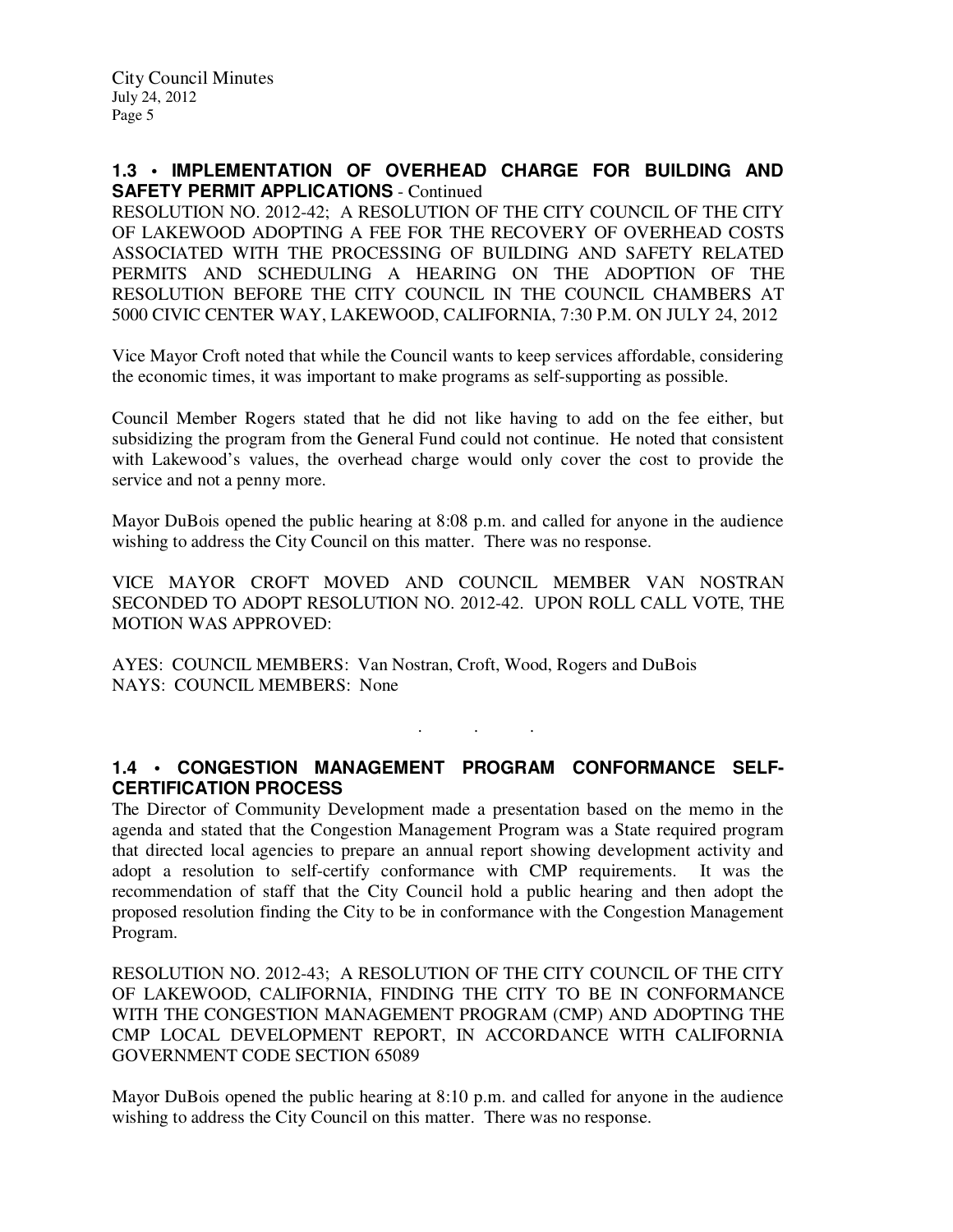### **1.4 • CONGESTION MANAGEMENT PROGRAM CONFORMANCE SELF-CERTIFICATION PROCESS** - Continued

COUNCIL MEMBER ROGERS MOVED AND COUNCIL MEMBER WOOD SECONDED TO ADOPT RESOLUTION NO. 2012-43. UPON ROLL CALL VOTE, THE MOTION WAS APPROVED:

AYES: COUNCIL MEMBERS: Van Nostran, Croft, Wood, Rogers and DuBois NAYS: COUNCIL MEMBERS: None

# **2.1 • INTENTION TO VACATE PORTION OF ALLEYS NORTH OF CENTRALIA STREET, WEST OF BLOOMFIELD**

. . .

The Director of Public Works gave a report based on the memo in the agenda and stated the owner of the Casa Madrid Apartments, located at the northwest corner of Bloomfield Avenue and Centralia Street, had requested that the alley adjacent to their property be vacated, as part of a project to develop the corner lot previously occupied by a gas station. She advised that if the City should find that the alley is not needed for the general public to travel upon, or for the City to operate and maintain it, or for utilities to place their facilities within it no longer exists, the alley may be vacated. She noted that the alley was currently utilized as a private driveway for the apartments and not as a public road or alley. It was the recommendation of staff that the City Council adopt the proposed resolution to declare its intent to vacate the alley and set a public hearing on the matter for August 28, 2012.

RESOLUTION NO. 2012-44; A RESOLUTION OF THE CITY COUNCIL OF THE CITY OF LAKEWOOD DECLARING ITS INTENTION TO VACATE THE NORTH-SOUTH ALLEY AND THE WESTERLY 183 FEET OF THE EAST-WEST ALLEY LOCATED WEST OF BLOOMFIELD AVENUE AND NORTH OF CENTRALIA STREET ADJACENT TO THE PROPERTY KNOWN AS THE CASA MADRID APARTMENTS AND SETTING A PUBLIC HEARING ON THE PROPOSED VACATION

COUNCIL MEMBER ROGERS MOVED AND VICE MAYOR CROFT SECONDED TO ADOPT RESOLUTION 2012-44. UPON ROLL CALL VOTE, THE MOTION WAS APPROVED:

AYES: COUNCIL MEMBERS: Van Nostran, Croft, Wood, Rogers and DuBois NAYS: COUNCIL MEMBERS: None

# **2.2 • DECLARING EMERGENCY AND AMENDMENT TO AGREEMENT FOR PALMS PARK EMERGENCY ELECTRICAL REPAIRS**

. . .

The Director of Public Works made a presentation based on the memo in the agenda and stated emergency electrical services were necessary to repair a main line electrical failure at Palms Park. The emergency repair work was estimated to cost approximately \$35,000. She advised that the Public Contract Code contained a provision allowing the declaration that public interest and necessity demanded the immediate expenditure of public funds to safeguard life, health, or property so that work could commence immediately, rather than be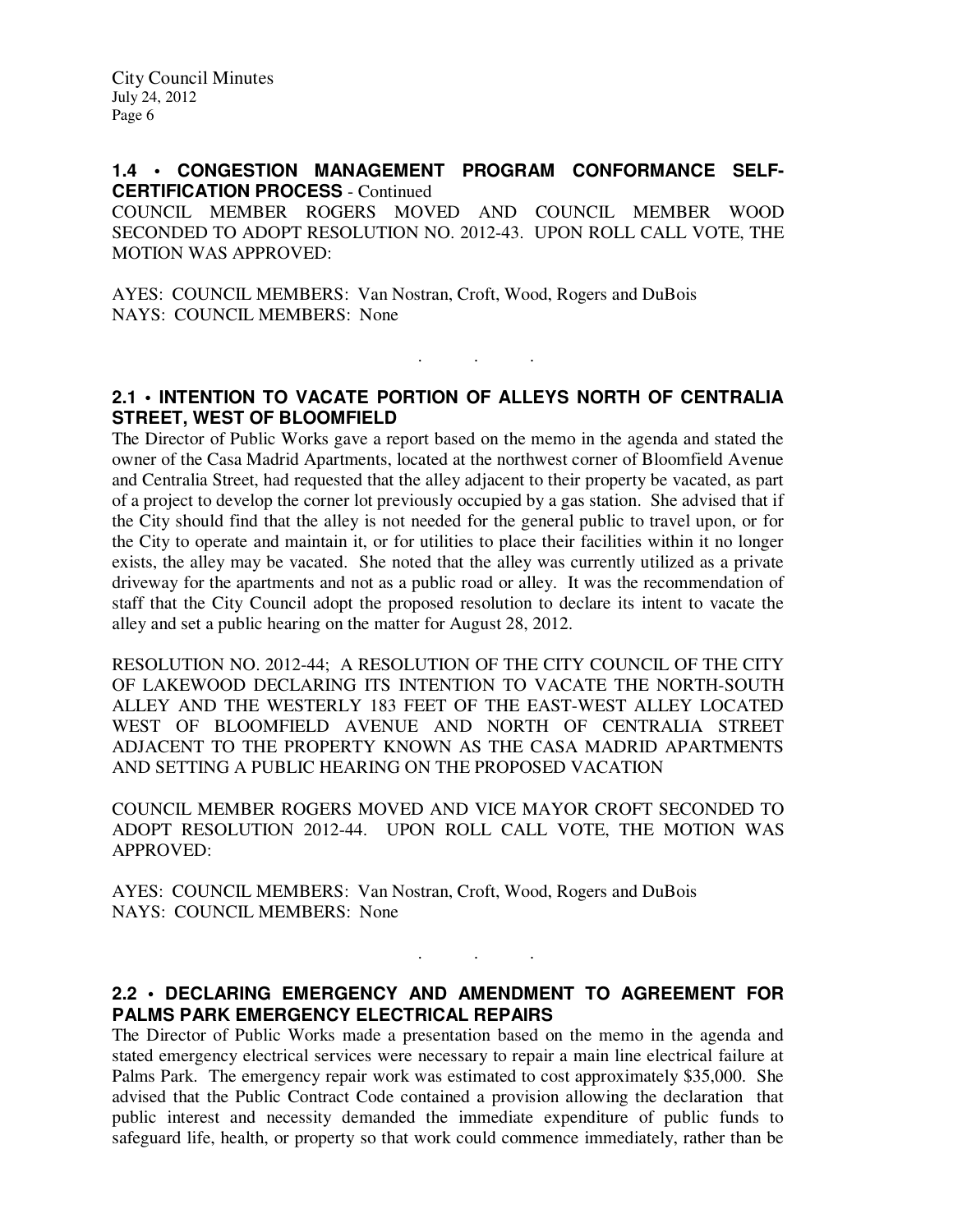## **2.2 • DECLARING EMERGENCY AND AMENDMENT TO AGREEMENT FOR PALMS PARK EMERGENCY ELECTRICAL REPAIRS** - Continued

subject to the public bidding process. It was the recommendation of staff that the City Council adopt the proposed resolution declaring that the public interest and necessity demanded the immediate expenditure of public funds to safeguard life, health, or property at Palms Park and find that emergency repairs were necessary; approve an amendment to the agreement with Fineline Electric and Cabling, Inc. in an amount not to exceed \$35,000; and appropriate \$35,000 from the General Fund reserve balance for the repair work.

RESOLUTION NO. 2012-45; A RESOLUTION OF THE CITY COUNCIL OF THE CITY OF LAKEWOOD DECLARING AN EMERGENCY REGARDING THE MAIN LINE ELECTRICAL FAILURE AT PALMS PARK

Ms. Rapp confirmed for Mayor DuBois that there was an appropriate contingency fund for this type of emergency repair, with a sufficient level of funding available.

Vice Mayor Croft determined from Ms. Rapp that this was not a projected system failure, but that an unexpected failure had already occurred, requiring emergency repair.

COUNCIL MEMBER VAN NOSTRAN MOVED AND VICE MAYOR CROFT SECONDED TO ADOPT RESOLUTION NO. 2012-45, APPROVE THE AGREEMENT AMENDMENT, AND TO APPROPRIATE \$35,000 FROM THE GENERAL FUND RESERVE BALANCE FOR THE PROJECT. UPON ROLL CALL VOTE, THE MOTION WAS APPROVED:

AYES: COUNCIL MEMBERS: Van Nostran, Croft, Wood, Rogers and DuBois NAYS: COUNCIL MEMBERS: None

# **3.1 • AMENDMENT TO AGREEMENT WITH JONES AND MADHAVAN, INC. FOR MAYFAIR POOL REHABILITATION PROJECT**

. . .

The Director of Public Works made a presentation based on the memo in the agenda and reported that staff had been working with a professional consultant to identify the renovation improvements most critical for continued operation of Mayfair Pool. She noted the major components of the proposed renovation which included replacement of the fiberglass liner; the concrete deck and drainage system; underwater pool light conduit system and lights; sewer connection; and other miscellaneous work. The total project cost was estimated at \$883,000. The proposed agreement presented for City Council approval would provide for design development, construction documents, plan approvals and construction administration. It was the recommendation of staff that the City Council approve an amendment to the agreement with Jones and Madhavan, Inc. in an amount not to exceed \$72,000 for the proposed Mayfair Pool Rehabilitation Project.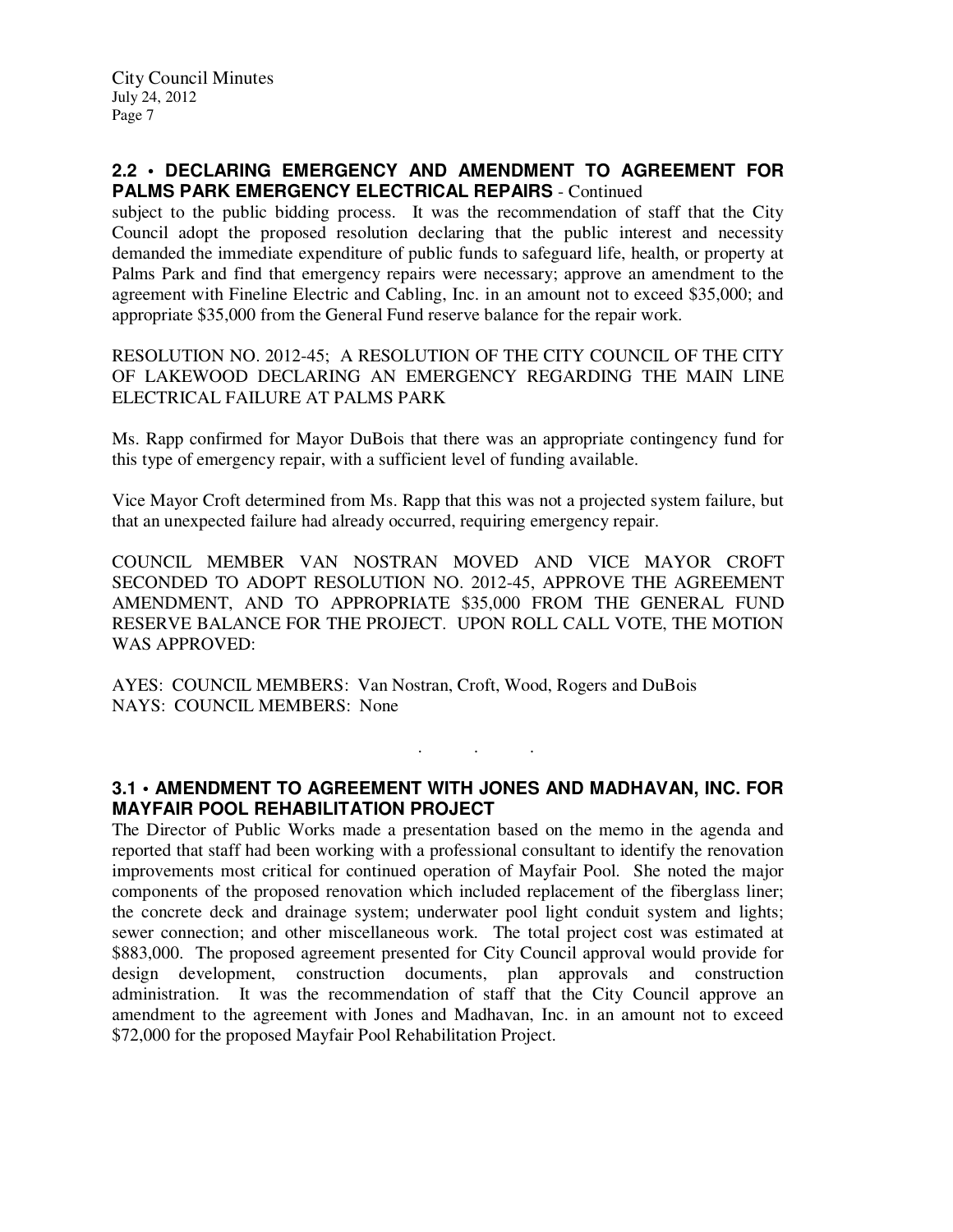## **3.1 • AMENDMENT TO AGREEMENT WITH JONES AND MADHAVAN, INC. FOR MAYFAIR POOL REHABILITATION PROJECT** - Continued

Mayor DuBois stated that the City Council had been talking about the best way to maintain the pool while making sure that actions were prudent and could be completed with the minimum of frills. Ms. Rapp advised that working in conjunction with the Park Development Committee and the Recreation and Community Services Department staff, they had identified the basic, utilitarian improvements needed to allow the continued use of the pool.

Council Member Rogers stated he wanted to make sure that Mayfair Pool, a community jewel, was properly maintained. He noted that although it was a lot of money, it was really a modest investment to keep the pool open for future generations.

Vice Mayor Croft, noting the wear and tear from continued use, inquired about how many years the renovation improvements could be expected to last. Ms. Rapp responded by stating that the fiberglass liner could be expected to last about ten years, maybe a little more, while the concrete deck would be replacing the original decking installed over 50 years ago and could be expected to last as long. She stated that the other miscellaneous items should last about 20 to 25 years, noting that this project was not a temporary patch, but a longer term rehabilitation.

COUNCIL MEMBER WOOD MOVED AND COUNCIL MEMBER ROGERS SECONDED TO APPROVE THE AMENDMENT TO THE AGREEMENT. THERE BEING NO OBJECTION, IT WAS SO ORDERED.

**3.2 • UPGRADE AND EXPANSION OF THE ADVANCED SURVEILLANCE AND PROTECTION (ASAP) PROJECT** 

. . .

Deputy City Manager Carol Flynn Jacoby made a presentation based on the memo in the agenda and stated a proposal had been received from Leverage Information Systems, Inc. to upgrade the City's existing Advanced Surveillance and Protection (ASAP) equipment and expand the project. The proposed expansion would include the addition of Automatic License Plate Recognition (ALPR) and Pan, Tilt, Zoom (PTZ) cameras at key location surrounding the Lakewood Center Mall.

Lieutenant Dan Beringer advised that the equipment would be used through the dispatch center to relay real-time information to deputies, searching for stolen vehicle or vehicles used in the commission of a crime, and provide digital video feed to track them in real time and stop crimes in progress. He stated that the technology had been in use by law enforcement agencies since 2007.

The Deputy City Manager advised that the project could be completed by October. She concluded by stating that it was the recommendation of staff that the City Council approve the upgrade and expansion of the Advanced Surveillance and Protection project, including the purchase and installation of 20 ALPR and 4 PTZ cameras, the installation of electrical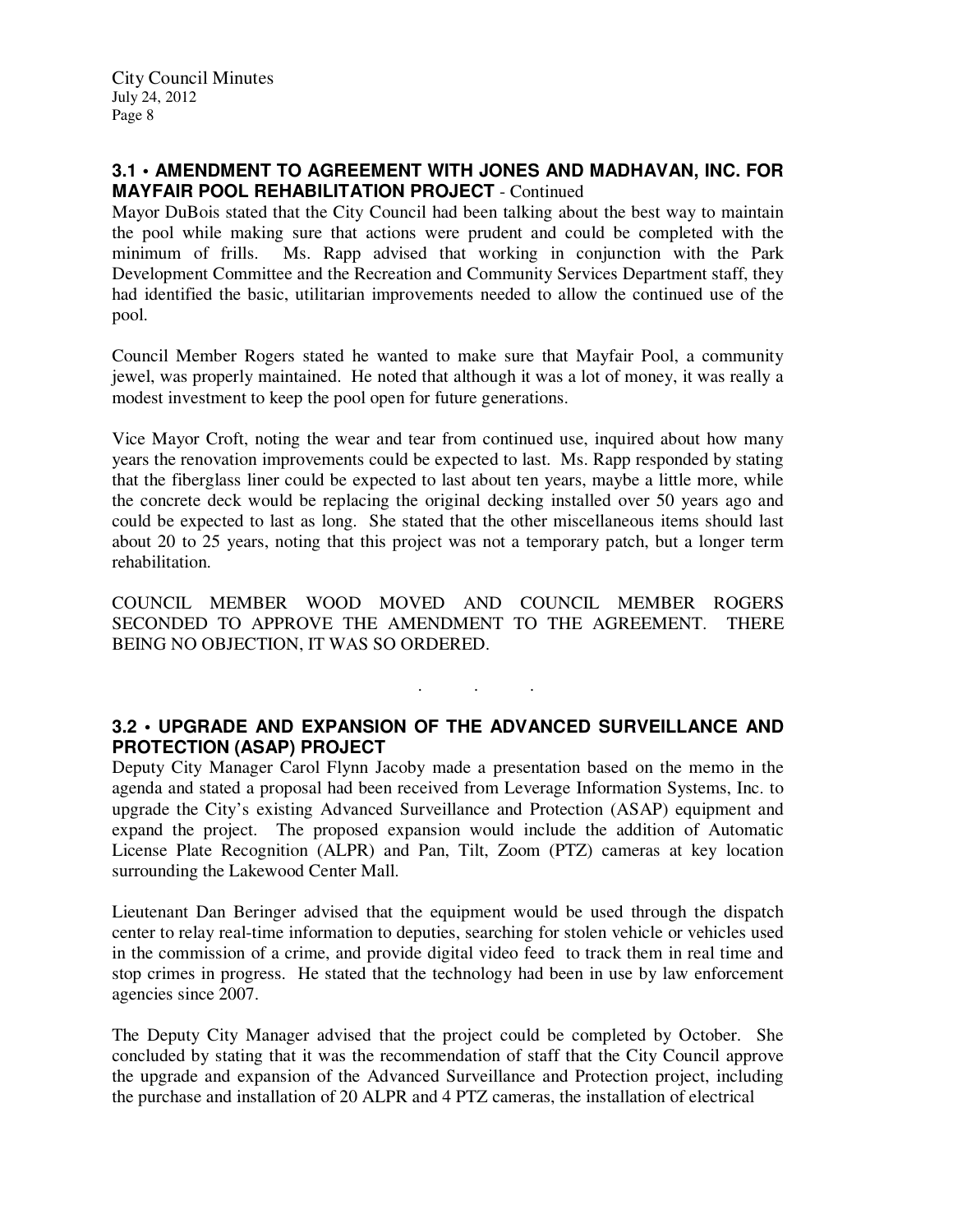## **3.2 • UPGRADE AND EXPANSION OF THE ADVANCED SURVEILLANCE AND PROTECTION (ASAP) PROJECT** - Continued

junction boxes to the signal systems, and the upgrade to existing equipment to increase broadband; authorize an agreement with Leverage Information Systems, Inc; authorize a service request to the County of Los Angeles Public Works Department for the installation of electrical service to the utility poles; appropriate \$580,000 from the General Fund Capital Improvement Fund to fully fund the project; and authorize staff to approve a cumulative total of change orders not to exceed \$20,000 for project contingencies.

Council Member Rogers stated he was excited about the possibilities for the project, and that although it was a large investment, it was important to utilize current technology and the funds had been allocated for such a use for a couple of years.

Mark Seria, representing Leverage Information Systems, confirmed the target completion time and stated that the cameras specified in the latest proposal were the most current technology and carried an extended warranty. He noted that the cameras were very low maintenance, with weather being the cause of most problems, and that his crews could provide next business day replacement for camera malfunctions.

Responding to a question from Mayor DuBois, Mr. Seria stated that it would likely be about ten years before there was a significant advance in the equipment that would necessitate an upgrade. Mayor DuBois wanted it to be very clear that the proposal did not include any red light cameras.

In response to a question from Council Member Rogers, Mr. Seria stated that they had a San Diego area system that had been up and running without major problems for about 6 years.

Council Member Van Nostran complimented the staff for staying on top of the issue and seeing the project through development.

VICE MAYOR CROFT MOVED AND COUNCIL MEMBER VAN NOSTRAN SECONDED TO APPROVE STAFF'S RECOMMENDATIONS. UPON ROLL CALL VOTE, THE MOTION WAS APPROVED:

AYES: COUNCIL MEMBERS: Van Nostran, Croft, Wood, Rogers and DuBois NAYS: COUNCIL MEMBERS: None

# **3.3 • UPDATE OF 2012 RESIDENTIAL STREET REHAB PROJECT**

a. CAPITAL RESERVE AGREEMENT WITH THE METROPOLITAN TRANSPORTATION AUTHORITY FOR USE OF MEASURE R FUNDS b. ADDITIONAL STREETS FOR PUBLIC WORKS CONTRACT NO. 12-1, RESIDENTIAL STREET REHAB 2012

. . .

The Director of Public Works displayed slides and presented a report based on the memo in the agenda. She stated that staff had been working with the Metropolitan Transportation Authority on an agreement that would allow the City to pre-fund certain street improvements and be reimbursed from future Measure R funds, as they became available. With this option,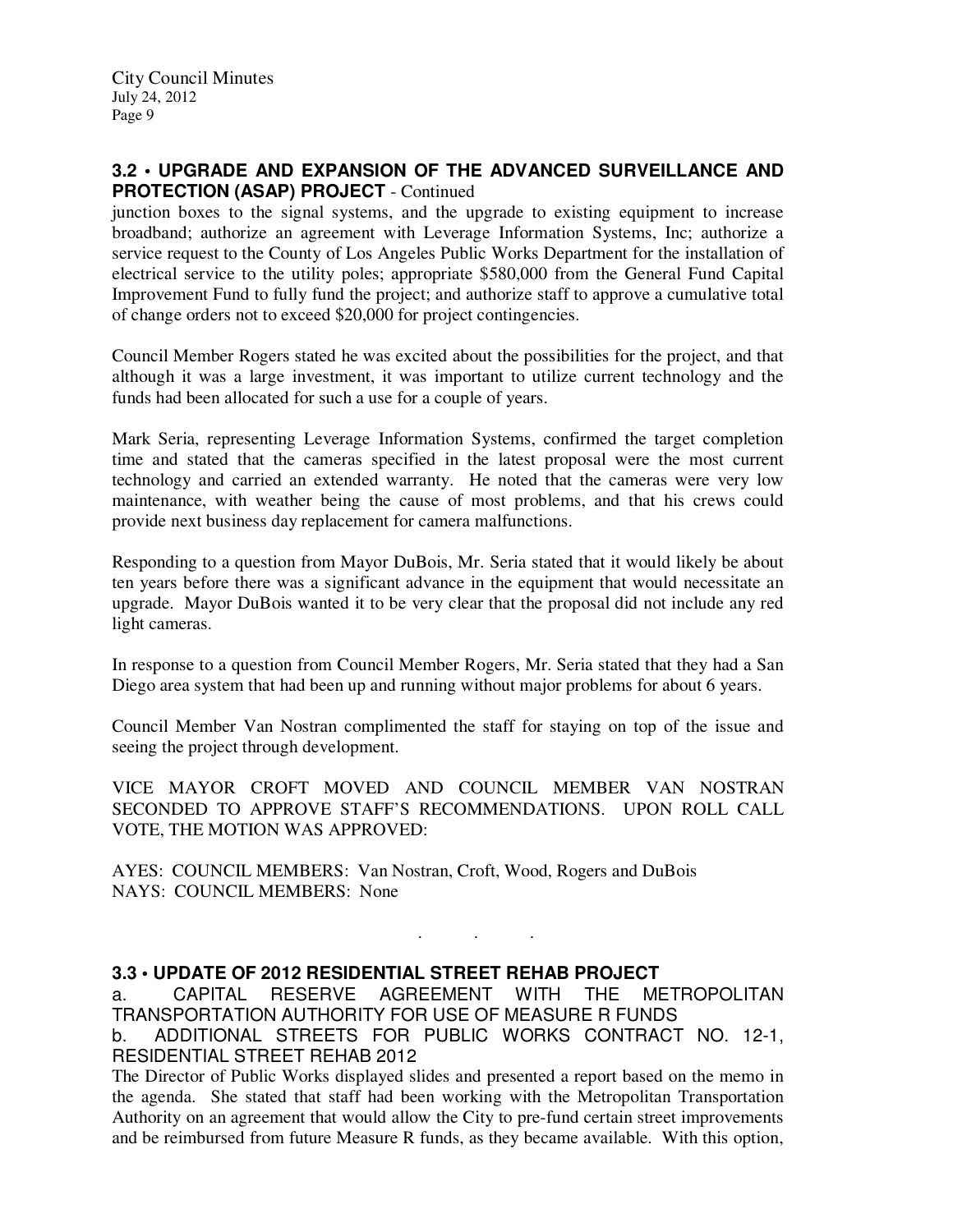City Council Minutes July 24, 2012 Page 10

**3.3 • UPDATE OF 2012 RESIDENTIAL STREET REHAB PROJECT** - Continued it would be possible to expand the scope of work for Public Works Project No. 12-01 by including additional residential streets at the same unit prices. The areas to be added would be the residential streets between Bellflower Boulevard and Woodruff Avenue, and Arbor Road and Del Amo Boulevard; the housing tract known as the Ponderosa Tract, west of Clark Avenue and south of Ashworth Street; Dunrobin Avenue from Del Amo Boulevard to Candlewood Street; Ocana Avenue between Hardwick and Candlewood Streets; Andy Street from Autry Avenue to Bellflower Boulevard; and Autry Avenue between South and Andy Streets. It was the recommendation of staff that the City Council authorize an agreement between the City and Metropolitan Transportation Authority for project reimbursement from future Measure R funds; authorize a contract change order, contingent upon agreement approval by the Metro board, to R.J. Noble Company in the amount of \$1,284,000; appropriate the change order amount from the General Fund, repayable from future Measure R funds, to the project account; and authorize staff to approve additional change orders, as needed, not to exceed \$100,000.

Vice Mayor Croft stated that the agreement with Metro would allow the City to save costs by getting the most out of good bid prices – an effective use of funding and the opportunity to get the work done sooner.

Mayor DuBois congratulated the staff on their creative thinking that led to the innovative funding for this project.

VICE MAYOR CROFT MOVED AND COUNCIL MEMBER WOOD SECONDED TO APPROVE STAFF'S RECOMMENDATIONS. THERE BEING NO OBJECTION, IT WAS SO ORDERED.

 $\mathcal{L}_{\mathcal{A}}$  . The simple state  $\mathcal{L}_{\mathcal{A}}$ 

. . .

## **SUCCESSOR AGENCY ACTIONS**

1. Registers of Demands VICE MAYOR CROFT MOVED AND COUNCIL MEMBER VAN NOSTRAN SECONDED TO APPROVE THE REGISTERS OF DEMANDS. THERE BEING NO OBJECTION, IT WAS SO ORDERED.

2. Amendment to Successor Agency Recognized Obligations Payment Schedule COUNCIL MEMBER VAN NOSTRAN MOVED AND VICE MAYOR CROFT SECONDED TO APPROVE THE JANUARY-JUNE RECOGNIZED OBLIGATIONS PAYMENT SCHEDULE (ROPS). THERE BEING NO OBJECTION, IT WAS SO ORDERED.

. . .